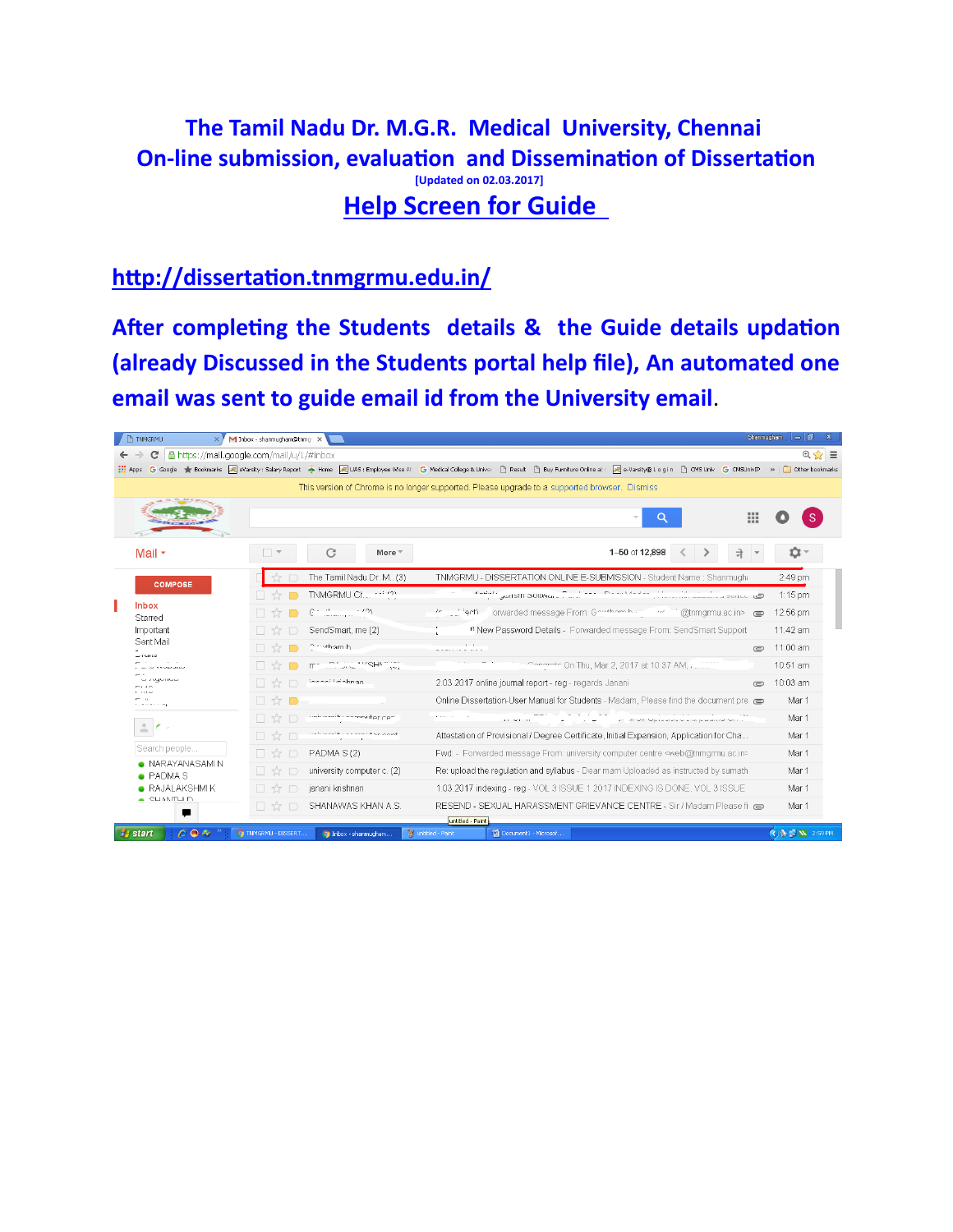# **In this email id details about the Name of the Student and topics proposed to do in his/her course of study.**

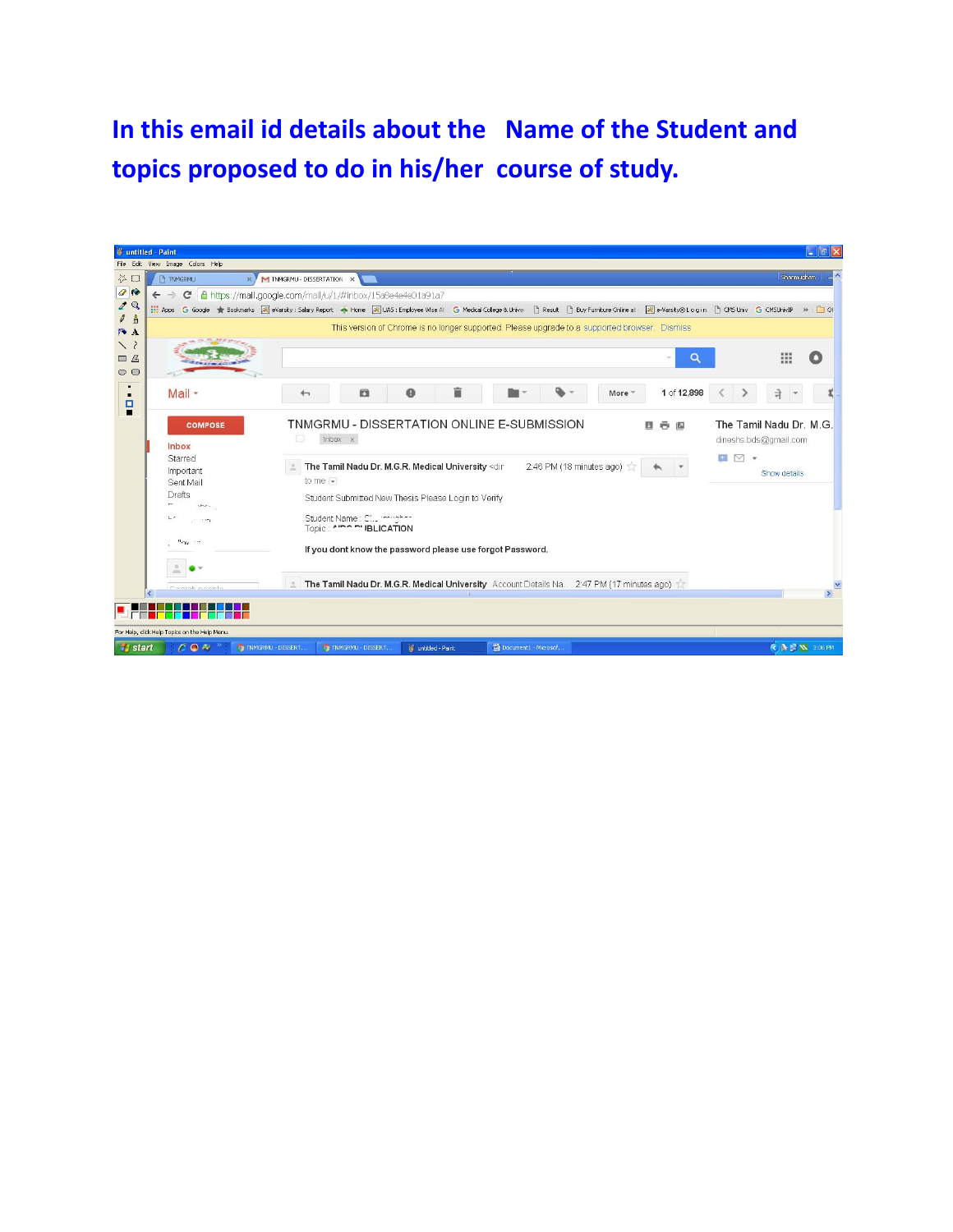## **Guide can open the eDissertaƟon page through hƩp://dissertaƟon.tnmgrmu.edu.in/**

#### **and Click Guide Portal**

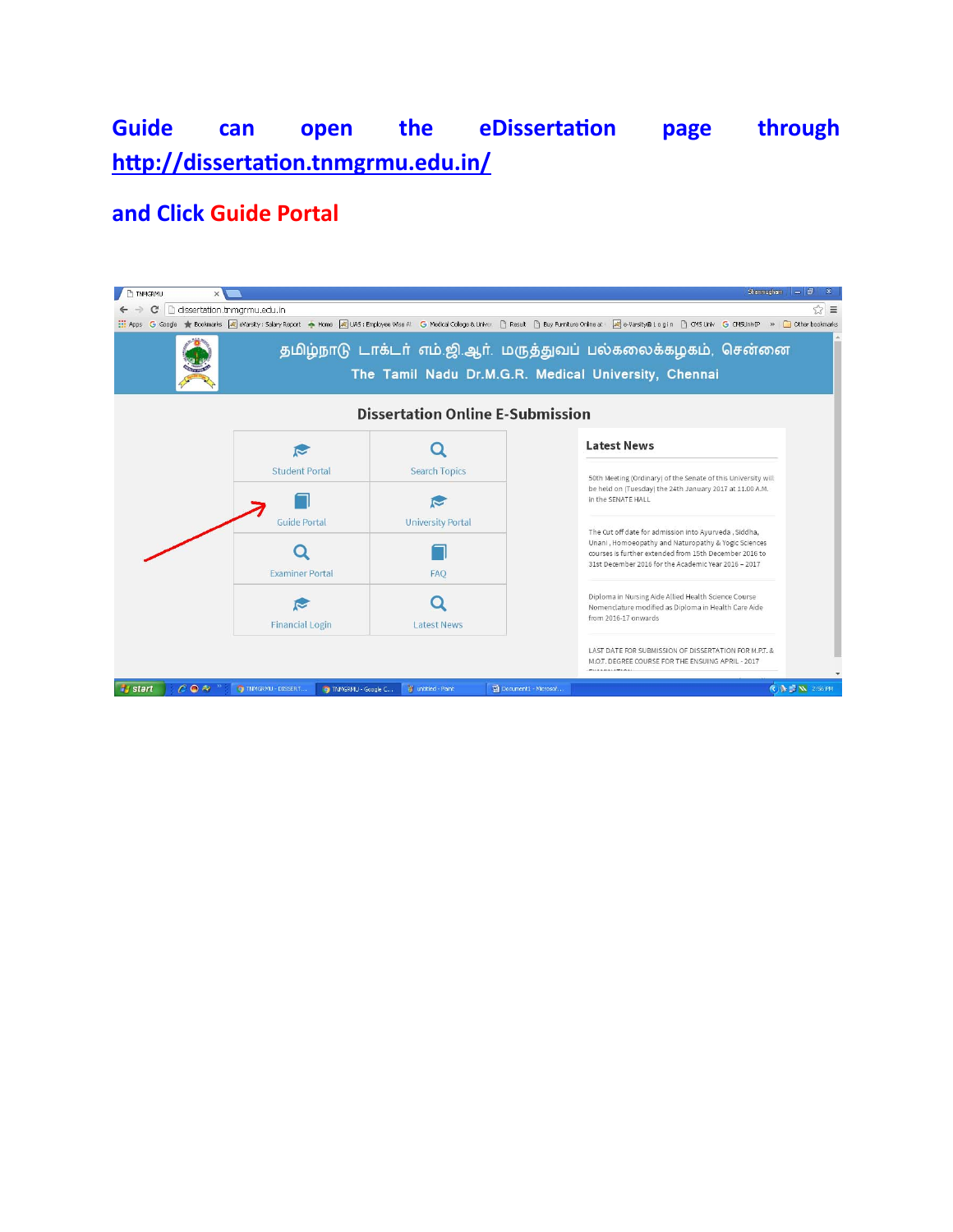## **Using forget my Password opƟon to generate password**

| TNMGRMU               |               | X M Inbox - shanmugham@tnmg: X             |                    |                               |                      | $ \mathsf{Shamugham}   =  \mathsf{d}  $<br>$\mathbf{x}$                                                                |  |  |  |  |
|-----------------------|---------------|--------------------------------------------|--------------------|-------------------------------|----------------------|------------------------------------------------------------------------------------------------------------------------|--|--|--|--|
| c                     |               | dissertation.thmgrmu.edu.in/guideLogin.php |                    |                               |                      | $\mathbb{F}$ $\approx$<br>$\equiv$                                                                                     |  |  |  |  |
|                       |               |                                            |                    |                               |                      |                                                                                                                        |  |  |  |  |
|                       |               |                                            |                    |                               |                      | தமிழ்நாடு டாக்டர் எம்.ஜி.ஆர். மருத்துவப் பல்கலைக்கழகம், சென்னை<br>The Tamil Nadu Dr.M.G.R. Medical University, Chennai |  |  |  |  |
|                       |               |                                            |                    | Guide                         |                      |                                                                                                                        |  |  |  |  |
|                       | Login         |                                            |                    |                               |                      |                                                                                                                        |  |  |  |  |
|                       |               |                                            |                    | Sign in to start your session |                      |                                                                                                                        |  |  |  |  |
|                       |               | Email                                      |                    |                               |                      |                                                                                                                        |  |  |  |  |
|                       |               |                                            |                    | shanmugham@tnmgrmu.ac.in      |                      |                                                                                                                        |  |  |  |  |
|                       |               |                                            |                    | Password                      |                      |                                                                                                                        |  |  |  |  |
|                       |               |                                            |                    |                               |                      |                                                                                                                        |  |  |  |  |
|                       |               |                                            |                    | Sign In                       | Cancel               |                                                                                                                        |  |  |  |  |
|                       |               |                                            |                    | <b>forgot my password</b>     |                      |                                                                                                                        |  |  |  |  |
|                       |               |                                            |                    |                               |                      |                                                                                                                        |  |  |  |  |
|                       |               |                                            |                    |                               |                      |                                                                                                                        |  |  |  |  |
|                       |               |                                            |                    |                               |                      |                                                                                                                        |  |  |  |  |
| <b><i>i</i></b> start | $C \bullet P$ | O TNMGRMU - DISSERT                        | TNMGRMU - Google C | W untitled - Paint            | Document1 - Microsof | $\bigodot \bigcirc$ = 3:20 PM                                                                                          |  |  |  |  |

**Enter your email id and click the Submit button.**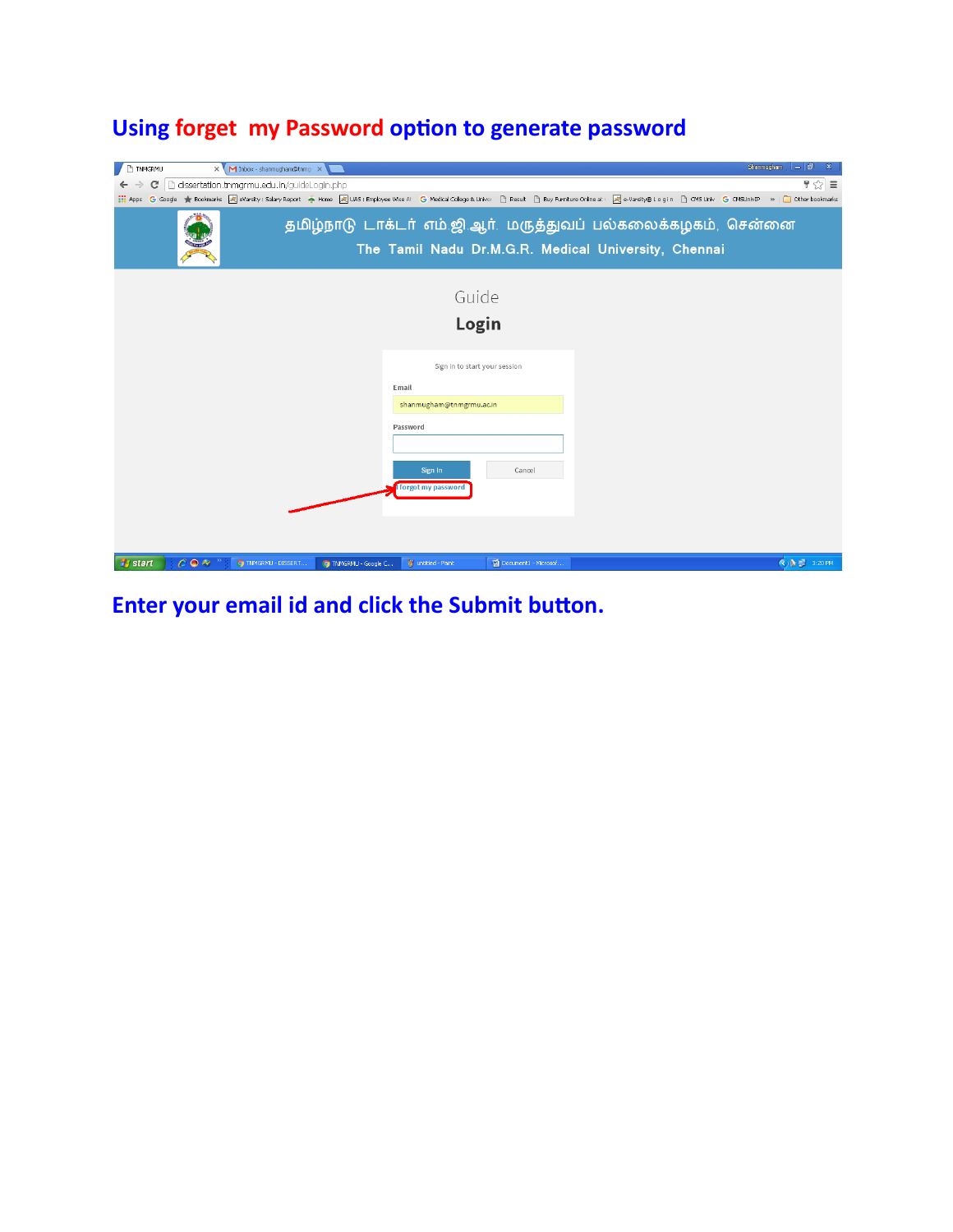# **Automated password will be sent to your(guide) email id**.

| Shanmucham 二 日<br>X M Inbox - shanmugham@tnmc X<br>$\Box$<br>TNMGRMU                                                   |  |  |  |  |  |  |  |  |  |  |
|------------------------------------------------------------------------------------------------------------------------|--|--|--|--|--|--|--|--|--|--|
| 53<br>dissertation.tnmgrmu.edu.in/guideFgPwd.php<br>$\equiv$<br>$\mathbf{C}$<br>$\leftarrow$                           |  |  |  |  |  |  |  |  |  |  |
|                                                                                                                        |  |  |  |  |  |  |  |  |  |  |
| தமிழ்நாடு டாக்டர் எம்.ஜி.ஆர். மருத்துவப் பல்கலைக்கழகம், சென்னை<br>The Tamil Nadu Dr.M.G.R. Medical University, Chennai |  |  |  |  |  |  |  |  |  |  |
| Guide                                                                                                                  |  |  |  |  |  |  |  |  |  |  |
| <b>Forgot Password?</b>                                                                                                |  |  |  |  |  |  |  |  |  |  |
| Enter Email:*                                                                                                          |  |  |  |  |  |  |  |  |  |  |
| Submit<br>Login                                                                                                        |  |  |  |  |  |  |  |  |  |  |
|                                                                                                                        |  |  |  |  |  |  |  |  |  |  |
|                                                                                                                        |  |  |  |  |  |  |  |  |  |  |
|                                                                                                                        |  |  |  |  |  |  |  |  |  |  |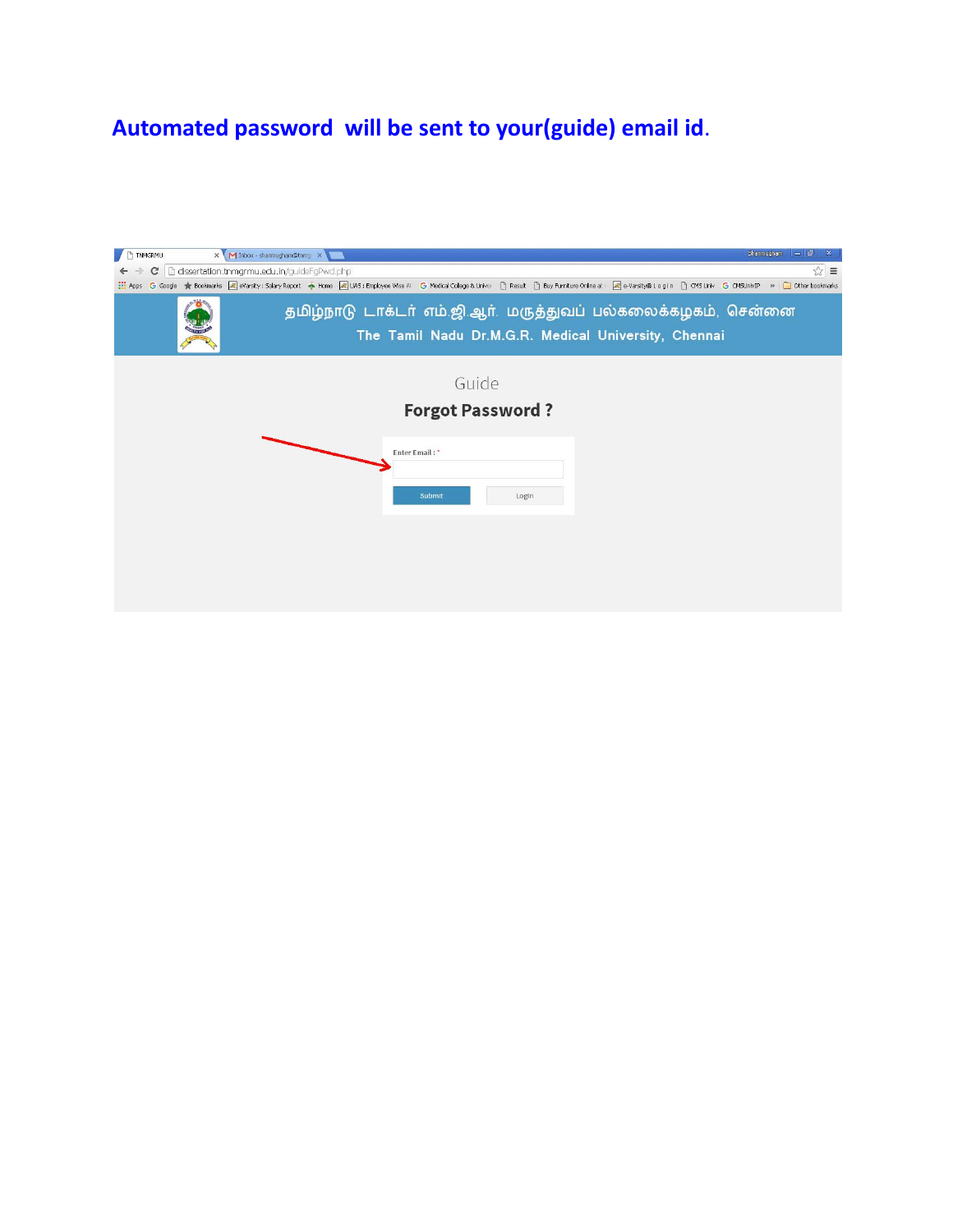### **Check guide email id (both inbox and Spam), one password was received. Using this password Guide will enter in to the guide portal**



#### http://dissertation.tnmgrmu.edu.in/

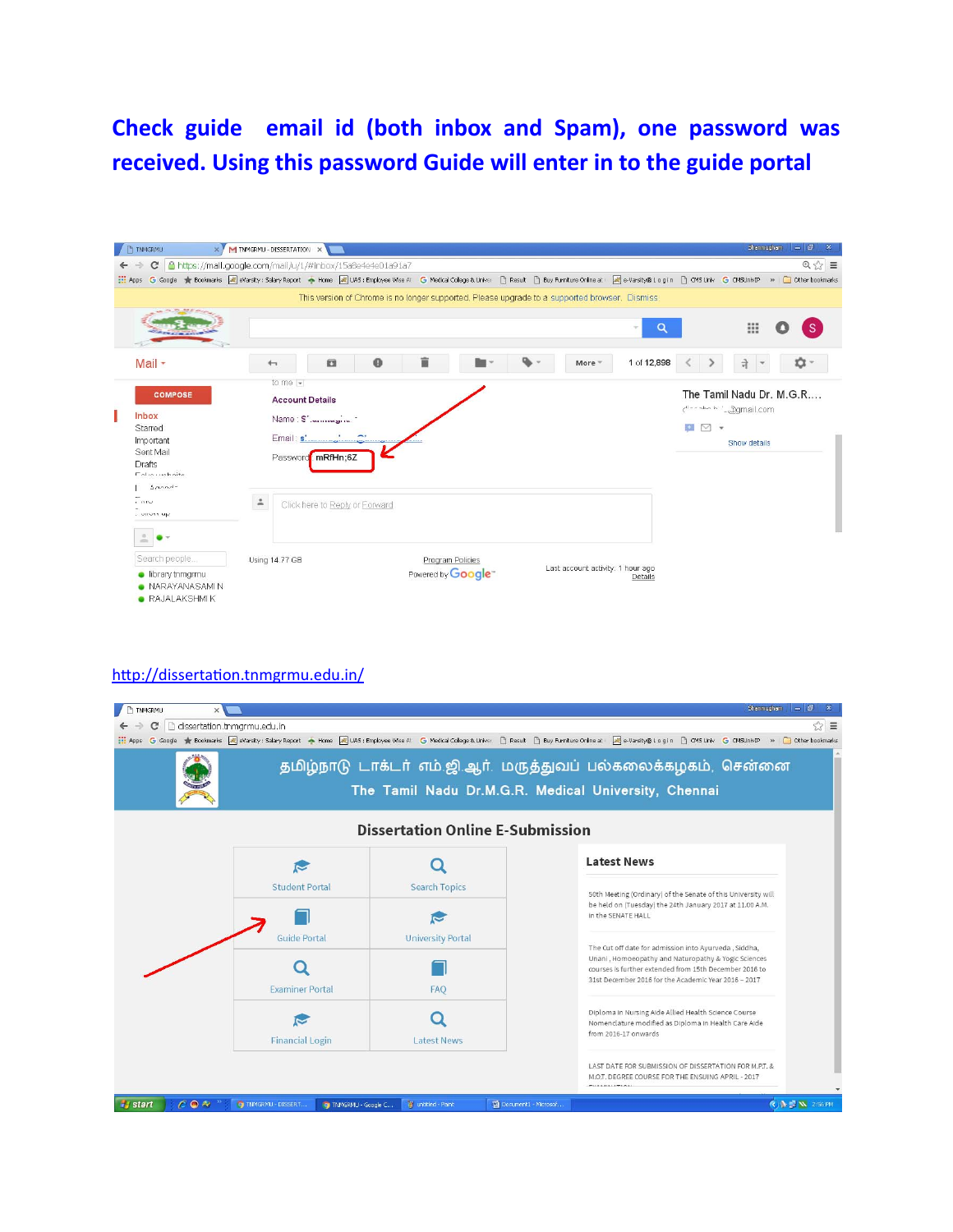# Using this password Guide will enter in to the guide portal

| TNMGRMU           | X M TNMGRMU - DISSERTATION X               | Shanmugham 二 日<br>$\mathbf{x}$                                                                                                                                                                                                 |  |  |  |  |  |  |  |  |  |
|-------------------|--------------------------------------------|--------------------------------------------------------------------------------------------------------------------------------------------------------------------------------------------------------------------------------|--|--|--|--|--|--|--|--|--|
| c<br>$\leftarrow$ | dissertation.thmgrmu.edu.in/quideLogin.php | $922 \equiv$                                                                                                                                                                                                                   |  |  |  |  |  |  |  |  |  |
|                   |                                            | Apps G Google to Bookmarks all eVarsity : Salary Report + Home [all UAS : Employee Wise All G Medical College & Univer     Result     Buy Furniture Online at   all eVarsity@ Login     CMS Univ G CMSUnivIP >>   a   Other bo |  |  |  |  |  |  |  |  |  |
|                   |                                            |                                                                                                                                                                                                                                |  |  |  |  |  |  |  |  |  |
|                   |                                            | தமிழ்நாடு டாக்டர் எம்.ஜி.ஆர். மருத்துவப் பல்கலைக்கழகம், சென்னை                                                                                                                                                                 |  |  |  |  |  |  |  |  |  |
|                   |                                            |                                                                                                                                                                                                                                |  |  |  |  |  |  |  |  |  |
|                   |                                            | The Tamil Nadu Dr.M.G.R. Medical University, Chennai                                                                                                                                                                           |  |  |  |  |  |  |  |  |  |
|                   |                                            |                                                                                                                                                                                                                                |  |  |  |  |  |  |  |  |  |
|                   |                                            |                                                                                                                                                                                                                                |  |  |  |  |  |  |  |  |  |
|                   |                                            |                                                                                                                                                                                                                                |  |  |  |  |  |  |  |  |  |
|                   | Guide                                      |                                                                                                                                                                                                                                |  |  |  |  |  |  |  |  |  |
|                   |                                            |                                                                                                                                                                                                                                |  |  |  |  |  |  |  |  |  |
|                   |                                            | Login                                                                                                                                                                                                                          |  |  |  |  |  |  |  |  |  |
|                   |                                            |                                                                                                                                                                                                                                |  |  |  |  |  |  |  |  |  |
|                   |                                            |                                                                                                                                                                                                                                |  |  |  |  |  |  |  |  |  |
|                   |                                            | Sign in to start your session                                                                                                                                                                                                  |  |  |  |  |  |  |  |  |  |
|                   |                                            | Email                                                                                                                                                                                                                          |  |  |  |  |  |  |  |  |  |
|                   |                                            |                                                                                                                                                                                                                                |  |  |  |  |  |  |  |  |  |
|                   |                                            | <b>Dtnmgrmu.ac.in</b>                                                                                                                                                                                                          |  |  |  |  |  |  |  |  |  |
|                   |                                            | Password                                                                                                                                                                                                                       |  |  |  |  |  |  |  |  |  |
|                   |                                            |                                                                                                                                                                                                                                |  |  |  |  |  |  |  |  |  |
|                   |                                            |                                                                                                                                                                                                                                |  |  |  |  |  |  |  |  |  |
|                   |                                            |                                                                                                                                                                                                                                |  |  |  |  |  |  |  |  |  |
|                   |                                            | Sign In<br>Cancel                                                                                                                                                                                                              |  |  |  |  |  |  |  |  |  |
|                   |                                            | I forgot my password                                                                                                                                                                                                           |  |  |  |  |  |  |  |  |  |
|                   |                                            |                                                                                                                                                                                                                                |  |  |  |  |  |  |  |  |  |
|                   |                                            |                                                                                                                                                                                                                                |  |  |  |  |  |  |  |  |  |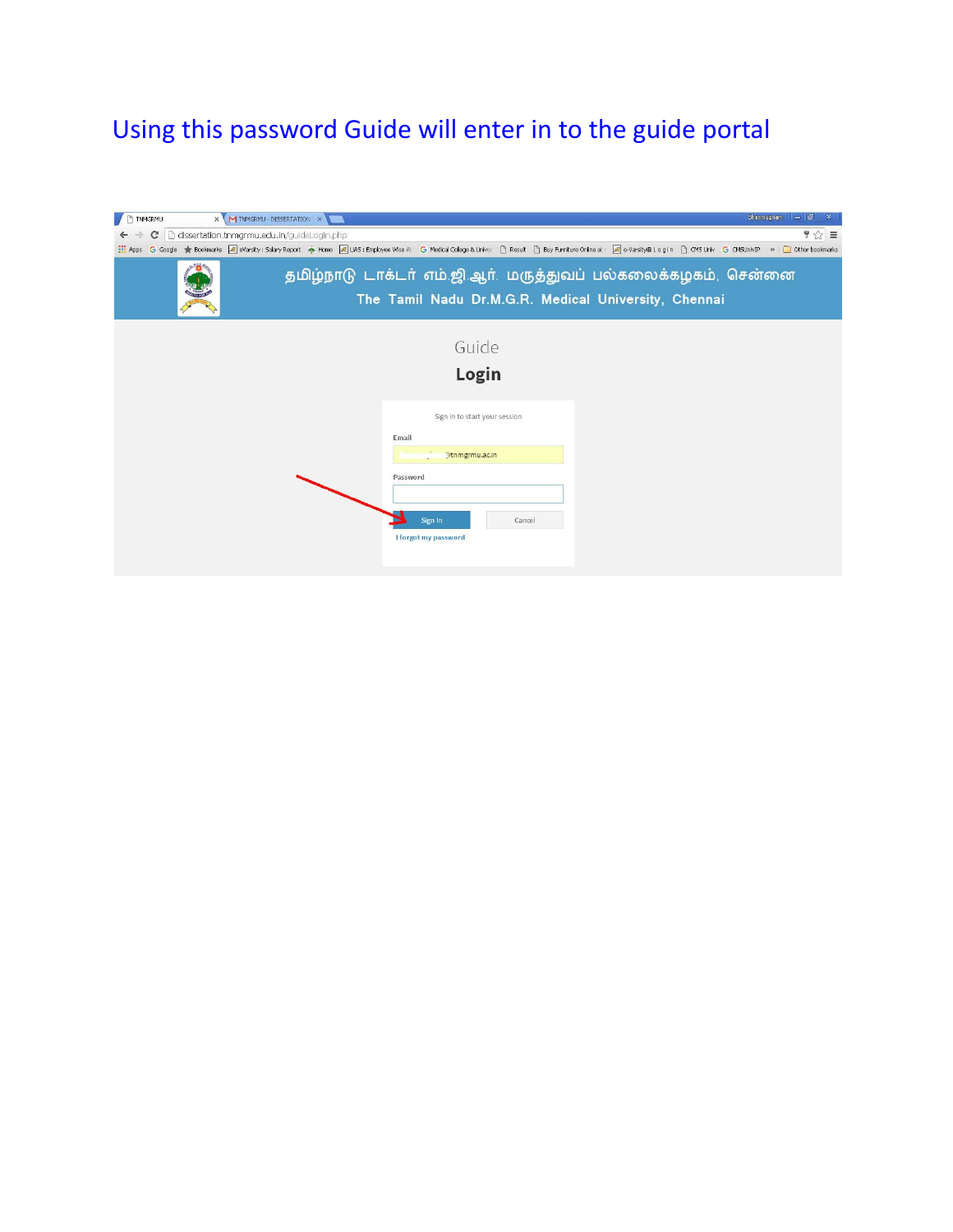**Guide should verify the Status of the Students' Ɵtle,**

**If its status is pending, Guide should verify Approve if saƟsfied using the View option** 

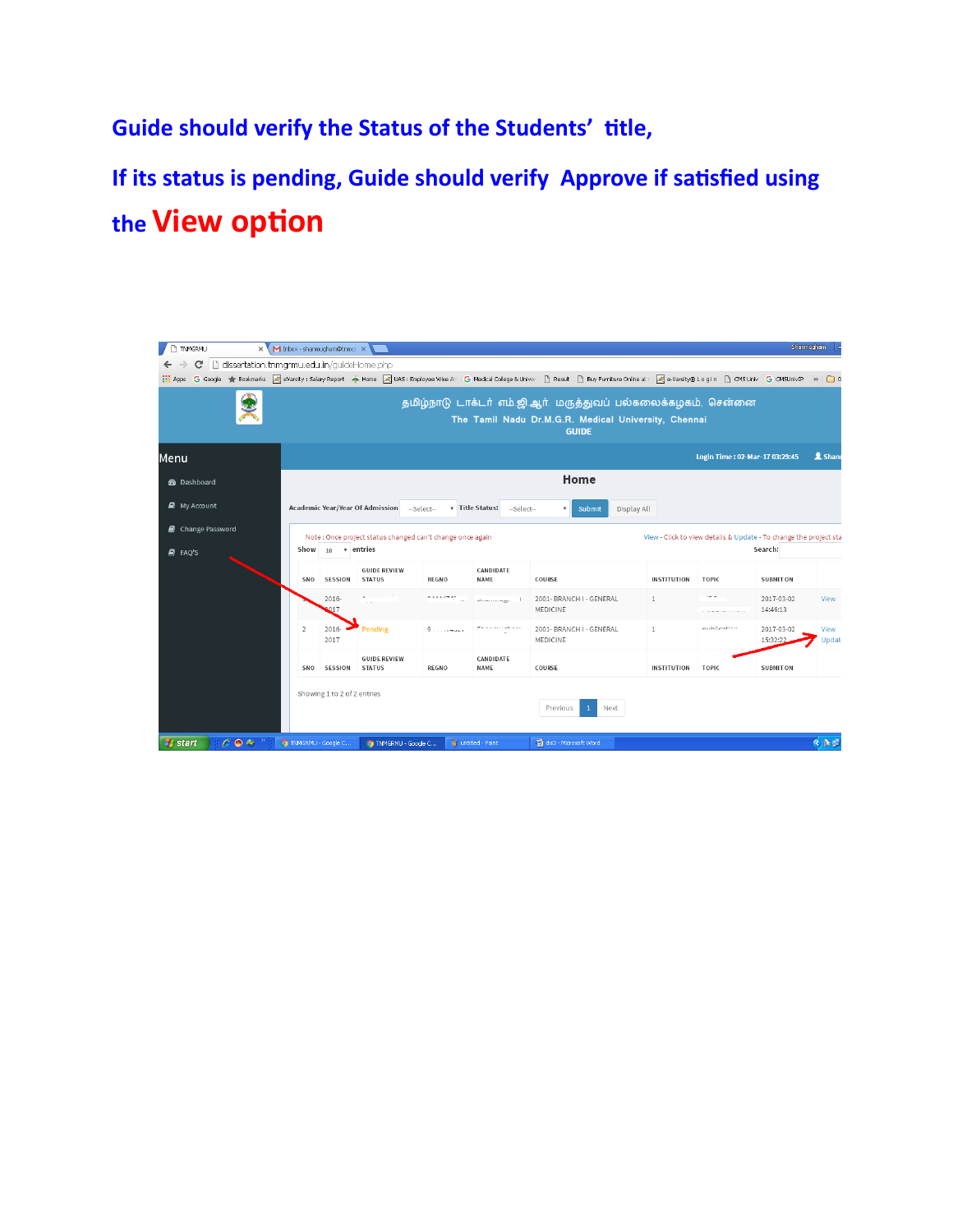# **Guide can modify qualificaƟon etc., using the opƟon MY Account**

| TNMGRMU                                                                                                                                                                                                                 |  | X M Inbox - shanmugham@tnmg: X |                                                                      |  |                    |                                 |                             |                                                               |  |                                | Shanmucham                         |  |  |
|-------------------------------------------------------------------------------------------------------------------------------------------------------------------------------------------------------------------------|--|--------------------------------|----------------------------------------------------------------------|--|--------------------|---------------------------------|-----------------------------|---------------------------------------------------------------|--|--------------------------------|------------------------------------|--|--|
| dissertation.tnmgrmu.edu.in/guideMyAccount.php<br>C                                                                                                                                                                     |  |                                |                                                                      |  |                    |                                 |                             |                                                               |  |                                |                                    |  |  |
| ::: Apps G Google ★ Bookmarks   제 eVarsity: Salary Report ◆ Home   제 UAS: Employee Wise Al: G Medical College & Univer     Result     Buy Furniture Online at   제 eVarsity® Login     CMSUniv B O MSUnivIP >>         ○ |  |                                |                                                                      |  |                    |                                 |                             |                                                               |  |                                |                                    |  |  |
|                                                                                                                                                                                                                         |  |                                | தமிழ்நாடு டாக்டர் எம்.ஜி.ஆர். மருத்துவப் பல்கலைக்கழகம், சென்னை       |  |                    |                                 |                             |                                                               |  |                                |                                    |  |  |
|                                                                                                                                                                                                                         |  |                                | The Tamil Nadu Dr.M.G.R. Medical University, Chennai<br><b>GUIDE</b> |  |                    |                                 |                             |                                                               |  |                                |                                    |  |  |
| Menu                                                                                                                                                                                                                    |  |                                |                                                                      |  |                    |                                 |                             |                                                               |  | Login Time: 02-Mar-17 03:29:45 | <u> 1 mars</u>                     |  |  |
| <b>@</b> Dashboard                                                                                                                                                                                                      |  |                                | My Account                                                           |  |                    |                                 |                             |                                                               |  |                                |                                    |  |  |
| <b>My Account</b>                                                                                                                                                                                                       |  | <b>Back to Home</b>            |                                                                      |  |                    |                                 |                             |                                                               |  |                                |                                    |  |  |
| <b>B</b> Change Password                                                                                                                                                                                                |  |                                |                                                                      |  |                    |                                 |                             |                                                               |  |                                |                                    |  |  |
|                                                                                                                                                                                                                         |  | Name:                          |                                                                      |  |                    |                                 |                             |                                                               |  |                                |                                    |  |  |
| <b>图 FAQ'S</b>                                                                                                                                                                                                          |  |                                |                                                                      |  |                    |                                 |                             | Qualification:<br>XXXXXXXXXXXXXX                              |  |                                |                                    |  |  |
|                                                                                                                                                                                                                         |  |                                |                                                                      |  |                    |                                 |                             |                                                               |  |                                |                                    |  |  |
|                                                                                                                                                                                                                         |  | Phone:                         |                                                                      |  |                    |                                 |                             | Specialization:                                               |  |                                |                                    |  |  |
|                                                                                                                                                                                                                         |  |                                | 9999999999                                                           |  |                    |                                 |                             | XXXXXXXXXXXXX                                                 |  |                                |                                    |  |  |
|                                                                                                                                                                                                                         |  | Email Id:                      |                                                                      |  |                    | <b>PG Experience Starts On:</b> |                             |                                                               |  |                                |                                    |  |  |
|                                                                                                                                                                                                                         |  |                                | shanmugham@tnmgrmu.ac.in                                             |  |                    |                                 |                             | 2017-03-01                                                    |  |                                |                                    |  |  |
|                                                                                                                                                                                                                         |  | Faculty No.:                   |                                                                      |  |                    |                                 |                             | <b>Total PG Experience</b>                                    |  |                                |                                    |  |  |
|                                                                                                                                                                                                                         |  |                                | 000000000000000000                                                   |  |                    | $\mathbb O$                     |                             |                                                               |  |                                |                                    |  |  |
|                                                                                                                                                                                                                         |  | Course:                        |                                                                      |  |                    |                                 | <b>Working Institution:</b> |                                                               |  |                                |                                    |  |  |
|                                                                                                                                                                                                                         |  |                                | 000000000000000000                                                   |  |                    |                                 |                             | 16-GOVERNMENT HOMOEOPATHIC MEDICAL COLLEGE & HOSPITAL MADURAI |  |                                |                                    |  |  |
| $C \odot R$<br><b><i>H</i></b> start                                                                                                                                                                                    |  | C TNMGRMU - Google C           | C TNMGRMU - Google C                                                 |  | W untitled - Paint | dis3 - Microsoft Word           |                             |                                                               |  |                                | $\bigcirc$ $\bigcirc$ $\mathbb{I}$ |  |  |